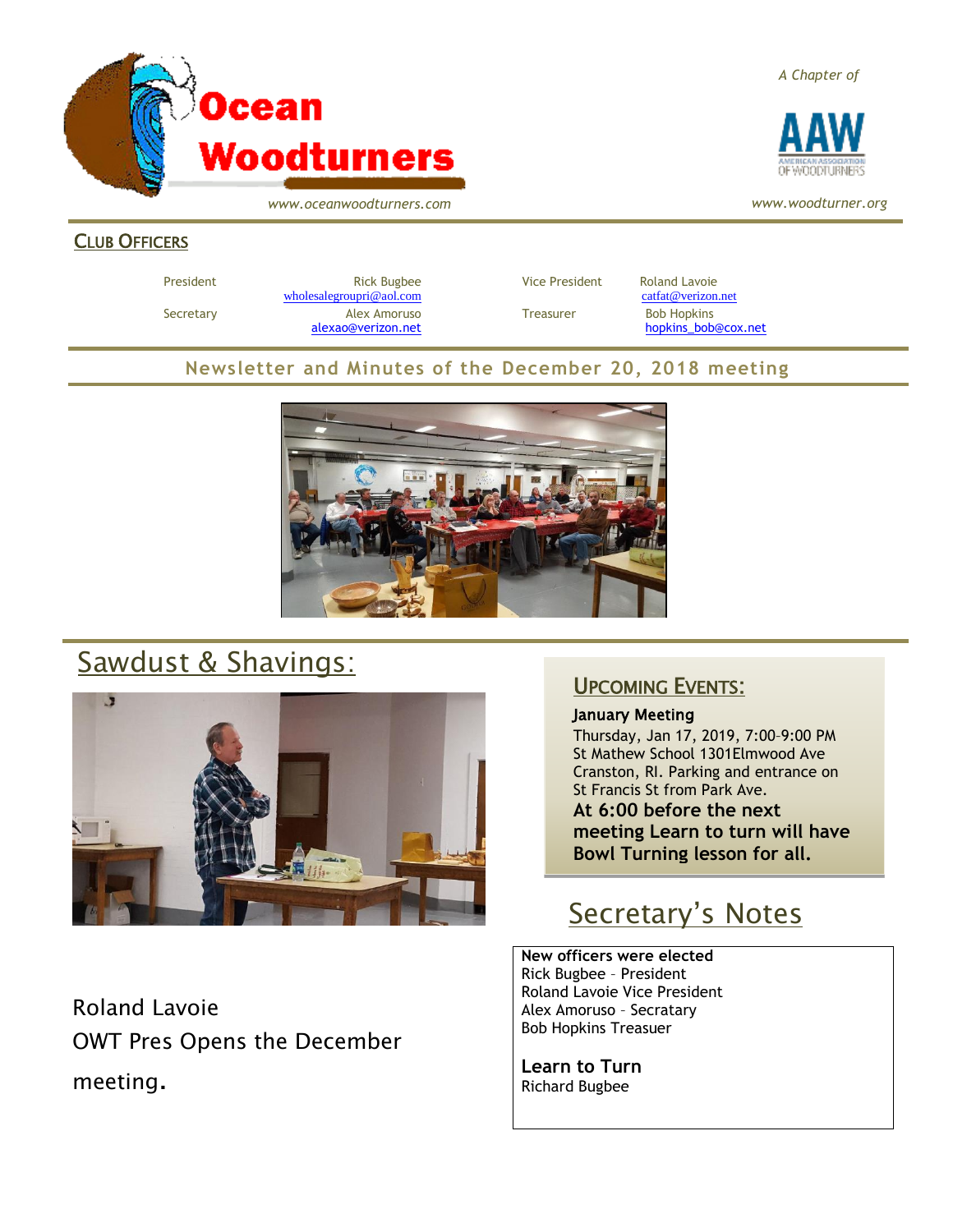

The Dinner at the meeting was great and enjoyed by 26 members.

## Meeting Minutes

Roland opened the meeting with 26 members

Treasurer's Report Club acc \$2,094.43

Camera acc \$585.49

 total \$2,679.92 Committee Reports. Program Committee: No report

Outreach Committee: No report Fundraising Committee: No report

# Treasures notes

Bob Hopkins

You can pay your dues directly from the website at <http://www.oceanwoodturners.com/dues.cfm>

Dues: Club dues are \$25 annually. For members who wish to have a printed Newsletter mailed to them monthly, there is an annual charge of \$5 to cover postage, payable with club dues. All payments should be mailed to:

> Bob Hopkins 48 Tilbury Drive, Bristol, RI 02809

#### Show and Tell